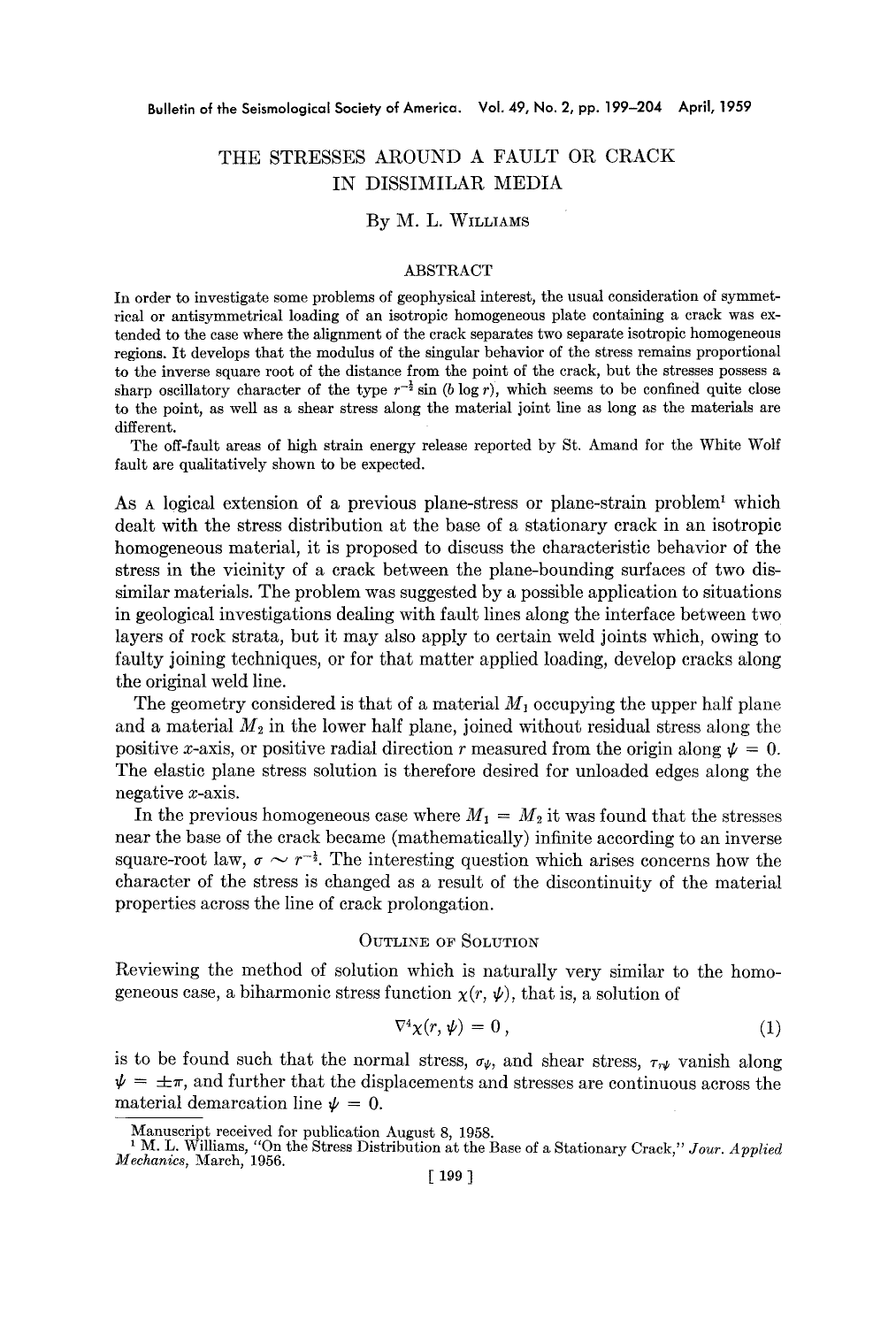Typical solutions are chosen of the form

$$
\chi(r, \psi) = r^{\lambda+1} F(\psi) = r^{\lambda+1} \left\{ a \sin (\lambda + 1) \psi + b \cos (\lambda + 1) \psi + c \sin (\lambda - 1) \psi + d \cos (\lambda - 1) \psi \right\},\tag{2}
$$

where the usual relations between stresses, displacements, and stress function are given<sup>2</sup> as

$$
\sigma_r = \frac{1}{r^2} \frac{\partial^2 \chi}{\partial \psi^2} + \frac{1}{r} \frac{\partial \chi}{\partial r} = r^{\lambda - 1} \left[ F^{\prime\prime}(\psi) + (\lambda + 1) F(\psi) \right] \tag{3}
$$

$$
\sigma_{\theta} = \frac{\partial^2 \chi}{\partial r^2} = r^{\lambda - 1} \lambda (\lambda + 1) F(\psi)
$$
 (4)

$$
\tau_{r\psi} = -\frac{1}{r} \frac{\partial^2 \chi}{\partial r \partial \theta} + \frac{1}{r^2} \frac{\partial \chi}{\partial \theta} = -\lambda r^{\lambda - 1} F'(\psi) \tag{5}
$$

$$
u_{\psi} = \frac{1}{2\mu} r^{\lambda} \left\{ -F'(\psi) - 4(1 - \sigma) \left[ c \cos (\lambda - 1) \psi - d \sin (\lambda - 1) \psi \right] \right\} \tag{6}
$$

$$
u_r = \frac{1}{2\mu}r^{\lambda} \left\{ -(\lambda + 1)F(\psi) + 4(1 - \sigma) \left[ c \sin (\lambda - 1)\psi + d \cos (\lambda - 1)\psi \right] \right\}.
$$
 (7)

Here  $\mu$  is the shear modulus and  $\sigma$ , in terms of Poisson's ratio,  $\nu$ , is  $\sigma = \nu/(1 + \nu)$ . The primes denote differentiation with respect to  $\psi$ .

As a matter of notation, let the quantities in the regions  $M_1$  and  $M_2$  have the appropriate subscript  $F_1$ ,  $F_2$ ;  $\lambda_1$ ,  $\lambda_2$ ;  $a_1$ ,  $a_2$ ;  $\nu_1$ ,  $\nu_2$ ; etc., respectively. With this convention the first four boundary conditions for free edges at  $\psi = \pm \pi$  become

$$
F_1(\pi) = F_1'(\pi) = F_2(-\pi) = F_2'(-\pi) = 0 , \qquad (8)-(11)
$$

and upon noting that  $\lambda_1 = \lambda_2$  in order that the second four boundary conditions be independent of  $r$ , there results

$$
F_1(0) = F_2(0) \tag{12}
$$

$$
F_1' (0) = F_2' (0) \tag{13}
$$

$$
\frac{1}{2\mu_1}\left[-F_1'(0)-4c_1(1-\sigma_1)\right]=\frac{1}{2\mu_2}\left[-F_2'(0)-4c_2(1-\sigma_2)\right]
$$
 (14)

$$
\frac{1}{2\mu_1}\left[ -(\lambda + 1)F_1(0) + 4d_1(1 - \sigma_1) \right] = \frac{1}{2\mu_2}\left[ -(\lambda + 1)F_2(0) + 4d_2(1 - \sigma_2) \right]. (15)
$$

<sup>2</sup> S. Timoshenko and J. N. Goodier, *Theory of Elasticity* (New York: McGraw-Hill, 1951).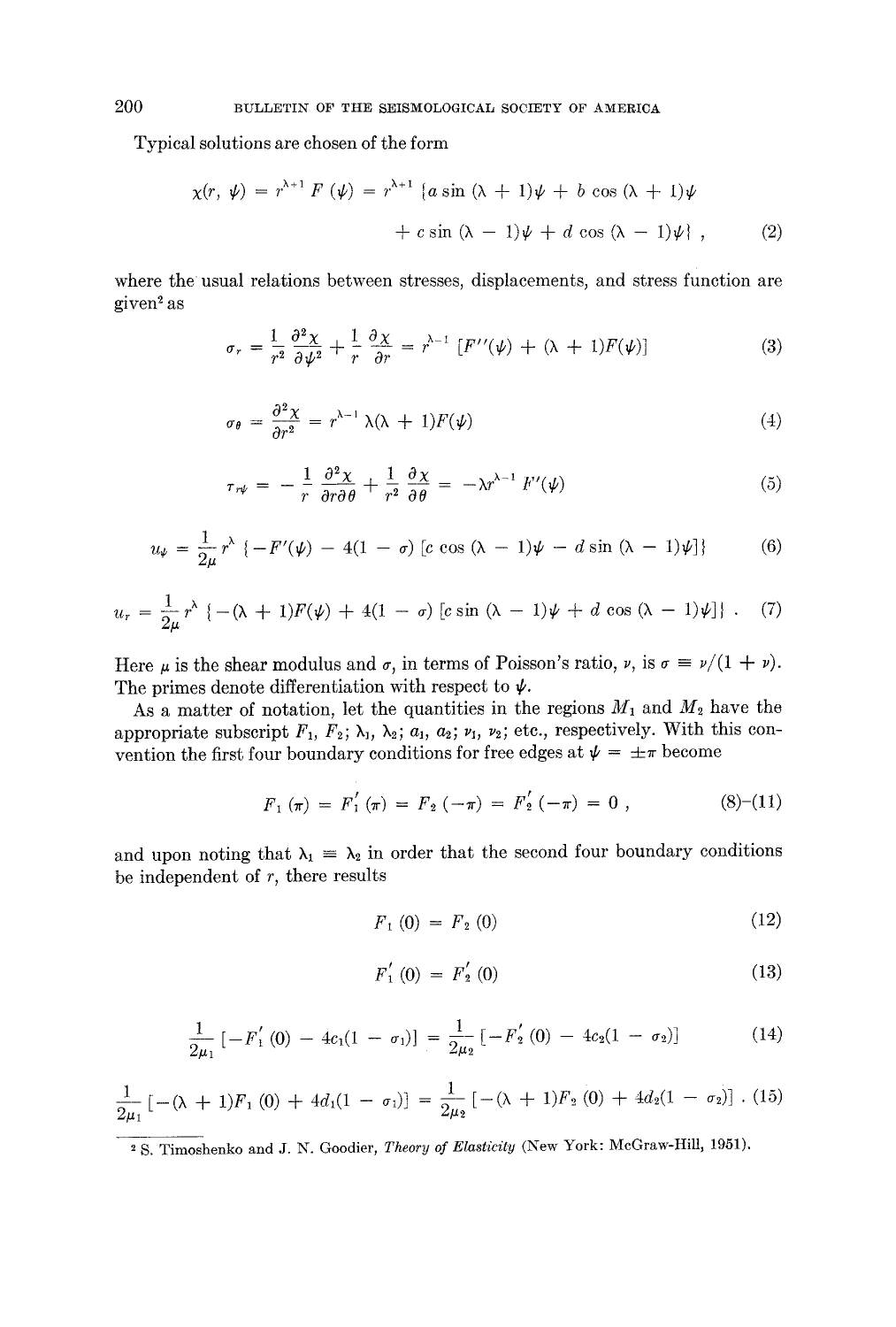Substitution of  $F_1(\psi)$  and  $F_2(\psi)$  in (8)-(15) leads to the following eight homogeneous linear equations in the eight unknowns  $a_1, a_2 \cdot \cdot \cdot d_1, d_2$ .

$$
a_1 \sin (\lambda + 1) \pi + b_1 \cos (\lambda + 1) \pi + c_1 \sin (\lambda - 1) \pi + d_1 \cos (\lambda - 1) \pi = 0
$$
  
\n
$$
-a_2 \sin (\lambda + 1) \pi + b_2 \cos (\lambda + 1) \pi - c_2 \sin (\lambda - 1) \pi + d_2 \cos (\lambda - 1) \pi = 0
$$
  
\n
$$
a_1 (\lambda + 1) \cos (\lambda + 1) \pi - b_1 (\lambda + 1) \sin (\lambda + 1) \pi + c_1 (\lambda - 1) \cos (\lambda - 1) \pi
$$
  
\n
$$
- d_1 (\lambda - 1) \sin (\lambda - 1) \pi = 0
$$
  
\n
$$
a_2 (\lambda + 1) \cos (\lambda + 1) \pi + b_2 (\lambda + 1) \sin (\lambda + 1) \pi + c_2 (\lambda - 1) \cos (\lambda - 1) \pi
$$
  
\n
$$
+ d_2 (\lambda - 1) \sin (\lambda - 1) \pi = 0
$$
  
\n
$$
b_1 + d_1 = b_2 + d_2
$$
  
\n
$$
(\lambda + 1) a_1 + (\lambda - 1) c_1 = (\lambda + 1) a_2 + (\lambda - 1) c_2
$$
  
\n
$$
4(1 - \sigma_1) c_1 = 4k(1 - \sigma_2) c_2 + (k - 1) [(\lambda + 1) a_2 + (\lambda - 1) c_2]
$$
  
\n
$$
4(1 - \sigma_1) d_1 = 4k(1 - \sigma_2) d_2 - (k - 1) (\lambda + 1) [b_2 + d_2],
$$

where the shear modulus ratio  $k = \mu_1/\mu_2$  has been introduced.

A nontrivial solution for the constants exists if the determinant of the eight equations vanish. After some algebraic simplification, the determinant can be written in the form

$$
\cot^2 \lambda \pi + \left[ \frac{2k(1-\sigma_2) - 2(1-\sigma_1) - (k-1)}{2k(1-\sigma_2) + 2(1-\sigma_1)} \right]^2 = 0 \ . \tag{16}
$$

#### THE HOMOGENEOUS CASE

When the material in both regions is the same,  $\sigma_1 = \sigma_2$  and  $k = \mu_1/\mu_2 = 1$ . Thus (16) reduces to the simple form

$$
\cot^2 \lambda \pi = 0 \,, \tag{17}
$$

and by inspection the eigen values are

$$
\lambda = (2n + 1)/2 \qquad n = 0, 1, 2, \cdots
$$
  
= 1/2, 3/2, 5/2, \cdots (18)

where negative values of  $n$  have been excluded so that the physical displacements  $u_{\ell}$  and  $u_{r}$  are finite as the origin is approached, i.e., the stress function and its first derivative exist along the boundary.

Thus an infinite number of  $\lambda_n$  exist with the lowest—the one controlling the stress behavior near the base of the crack,  $r \sim 0$  -being  $\lambda_{\min} = 1/2$ . Hence the local stress behavior, from (3) to (5), is of order  $\sigma \sim r^{\lambda - 1} = r^{-\frac{1}{2}}$ .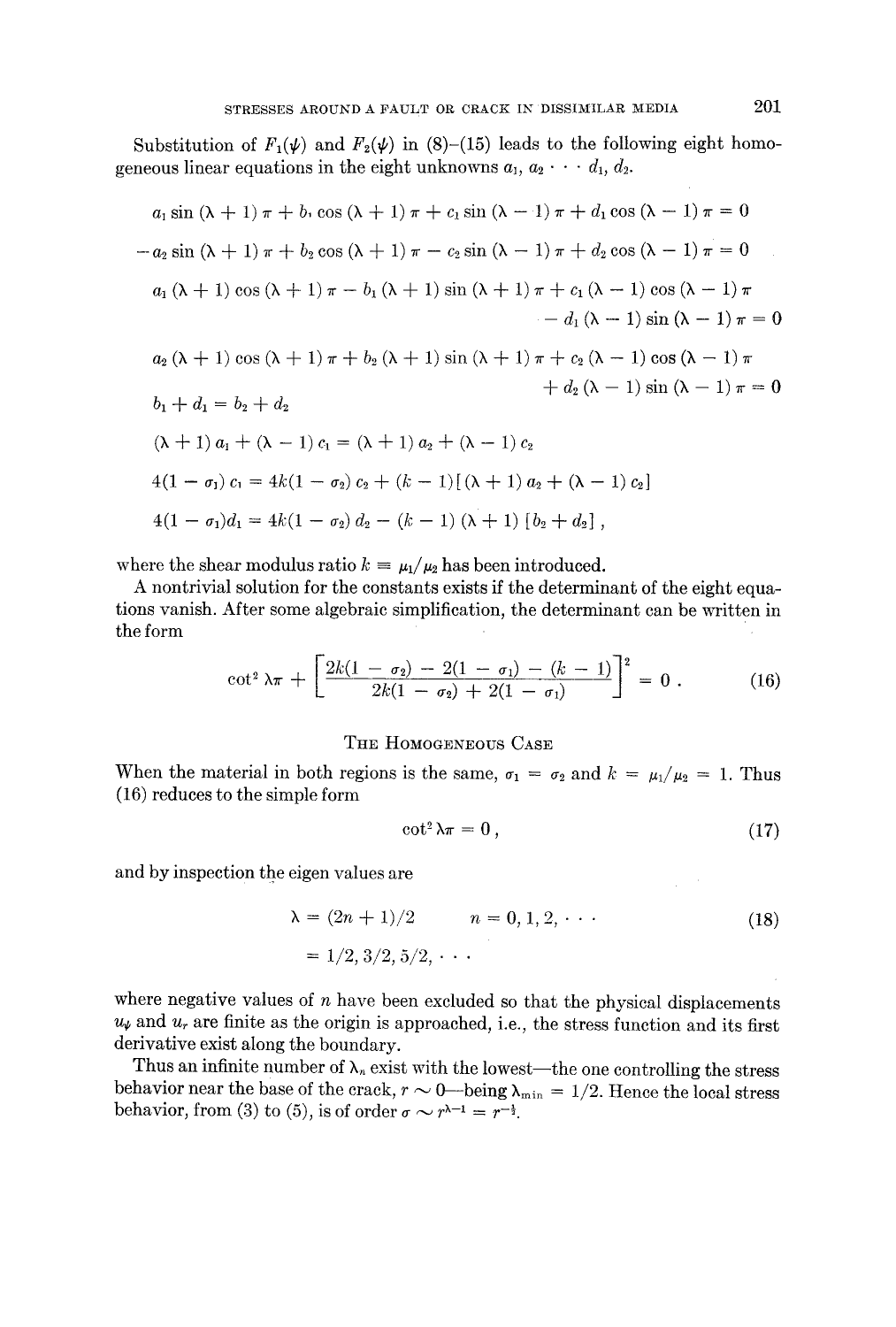### THE BIMATERIAL CASE

It is immediately evident from (16) that no real solutions exist for different materials as this equation is the sum of two positive terms equated to zero, which solution is the homogeneous case. Nothing excludes the admissibility of complex values of the eigen parameter, however, and upon assuming  $\lambda = \lambda_r + i\lambda_i$  it is quickly determined that

$$
\frac{\left[\tan^2 \lambda_r \pi + 1\right] \tanh \lambda_j \pi}{\tan^2 \lambda_r \pi + \tanh^2 \lambda_j \pi} = \pm \frac{2k(1 - \sigma_2) - 2(1 - \sigma_1) - (k - 1)}{2k(1 - \sigma_2) + 2(1 - \sigma_1)}\tag{19}
$$

$$
\frac{\tan \lambda_r \pi [1 - \tanh^2 \lambda_j \pi]}{\tan^2 \lambda_r \pi + \tanh^2 \lambda_j \pi} = 0.
$$
\n(20)

Two sets of solutions are possible. The first, from (20), if  $\tan \lambda_{\tau} = 0$  giving

$$
\lambda_r = n = 0, 1, 2, 3, \cdots
$$
  

$$
\lambda_j = \pm \frac{1}{\pi} \coth^{-1} \left[ \frac{2k(1 - \sigma_2) - 2(1 - \sigma_1) - (k - 1)}{2k(1 - \sigma_2) + 2(1 - \sigma_1)} \right] \neq 0
$$

The second solution occurs, from (20), if  $\tan \lambda_r \pi = \infty$  giving

$$
\lambda_r = 1/2, 3/2, 5/2, \cdots
$$
  

$$
\lambda_j = \pm \frac{1}{\pi} \tanh^{-1} \left[ \frac{2k(1-\sigma_2) - 2(1-\sigma_1) - (k-1)}{2k(1-\sigma_2) + 2(1-\sigma_1)} \right]
$$

which is observed to approach the homogeneous material solution  $(\lambda_i \rightarrow 0$ , as  $\sigma_1 \rightarrow \sigma_2$ and  $k \rightarrow 1$ ).

### DISCUSSION OF THE SOLUTION

The stresses from the second solution are therefore seen to behave, for the minimum eigen value, according to

$$
\sigma \sim r^{\lambda-1} \sim r^{(\lambda_{\tau}-1)\pm i\lambda_j}
$$

or

r\_~/~ / \{sin} (hi log *r),*  ~ \COS/

which is of an oscillating character with its maximum modulus determined by  $r^{-\frac{1}{2}}$ which is the same bound as determined in the case of homogeneous materials. Indeed, for this special case it was shown that  $\lambda_j = 0$  for all roots, and the results are seen to be identical with those of the previous more comprehensive analysis.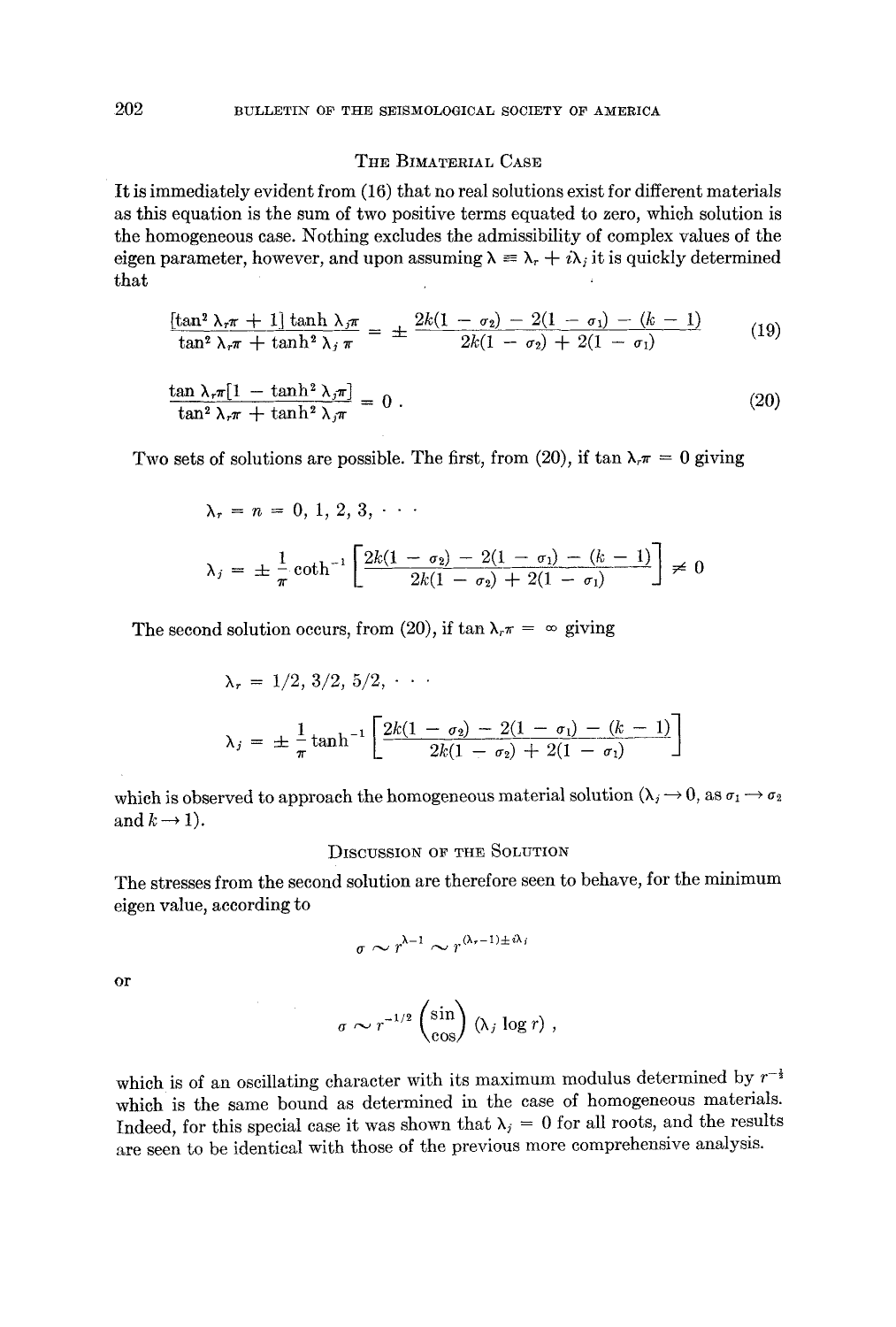Turning to a further consideration of the oscillatory behavior, consider a case when  $\nu_1 = \nu_2$ . Then

$$
|\lambda_j| = \left| \frac{1}{\pi} \tanh^{-1} \frac{1-\nu}{2} \cdot \frac{k-1}{k+1} \right| \approx \frac{1}{\pi} \tanh^{-1} \frac{1-\nu}{2} \sim \frac{1}{5}
$$

so that the first zero as the origin is approached would be of the order of  $|\lambda_i \log r| \sim$  $\pi/2$  or  $\log r$  ~ -7 and hence with the radial dimension expressed in terms of some characteristic distance in the plane of the plate, say *R*,  $r/R \sim e^{-7} \sim 10^{-3}$ . A pronounced oscillatory character of the stress, on the basis of this qualitative calculation, would therefore appear to be confined quite close to the base of the crack.



Fig. 1. Distortion energy distribution at constant radius for symmetric fault loading.

The first solution, however, bears further examination owing to the existence of the pure imaginary solution  $\lambda = i\lambda_j$  for  $n = 0$ . The displacements then appear to be finite  $u \sim r^{\lambda} \sim r^{\pm i \lambda_i}$  so that

$$
u \sim \begin{pmatrix} \sin \\ \cos \end{pmatrix} (\lambda_j \log r)
$$

and stresses of the form

$$
\sigma \sim r^{-1} \begin{pmatrix} \sin \\ \cos \end{pmatrix} (\lambda, \log r) ,
$$

which would result in a stronger stress singularity than the  $r^{-\frac{1}{2}}$  behavior found in the second solution.

It is believed, nevertheless, that the proper interpretation would require that the displacements tend to zero as the base of the *crack* is approached. Thus the value of  $n = 0$  would be excluded and the two sets of eigen values would be intertwinedthe lowest, however, being generated from the second set. The latter set yields the physically expected homogeneous case as the materials  $M_1$  and  $M_2$  become the same.

On this basis, therefore, one would expect very high strain concentrations at the ends of a fault. Indeed, for the elastic homogeneous case it was shown that the strain